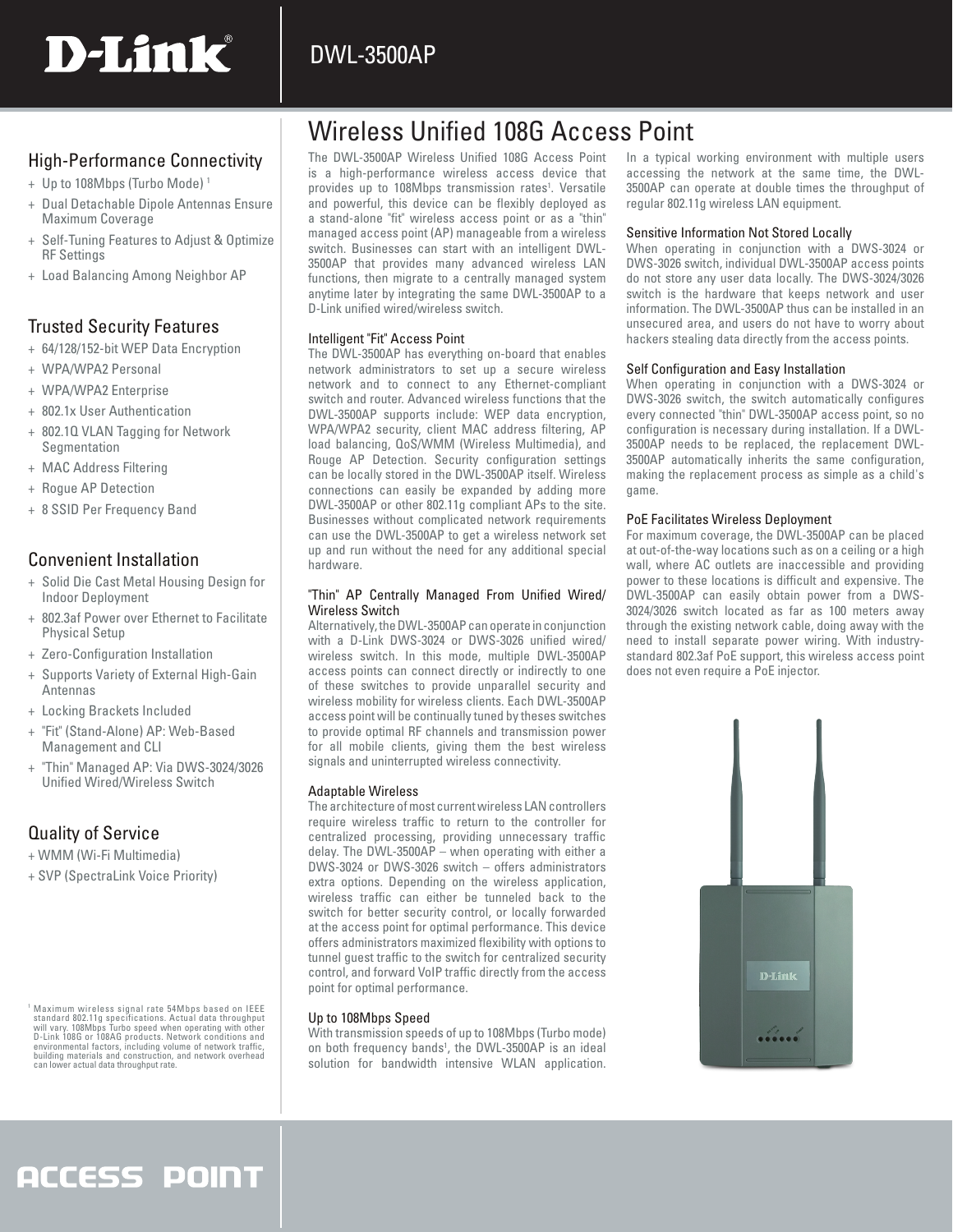### DWL-3500AP



**D-Link** 

## Wireless Unified 108G Access Point

#### Continuous Channel Scanning To Detect Rogue AP

DWL-3500AP continuously scans both frequency bands and their associated channels to detect rogues while simultaneously providing wireless connectivity to mobile clients. If a rogue is detected, it reports the result to the DWS-3024/3026 wireless switch that manages it. From a management console, administrators can identify the rouge AP and take appropriate action.

along with wireless user MAC Address Filtering and SSID Broadcast Disable can be used to set up security and limit outsiders' access to the internal network. The DWL-3500AP supports 802.1Q VLAN Tagging and WMM (Wi-Fi Multimedia) for important wireless transmissions such as VoIP and streaming media applications, delivering critical user-based services, such as prioritized delivery of voice traffic.

### Total Security & Quality of Service

The DWL-3500AP supports 64/128/152-bit WEP data encryption, WPA/WPA2 security and multiple SSID. Connected to the DWS-3024/3026 switch, these functions

### Technical Specifications

| <b>Standards</b>                                                        | +IEEE 802.11b, 802.11g Wireless LAN<br>+IEEE 802.3, 802.3u Ethernet<br>+ IEEE 802.3x Flow Control<br>+ IEEE 802.3af Power over Ethernet (PoE)                                                                                                                                               | + IEEE 802.11d Regulatory Domain Selection<br>+ IEEE 802.11h |
|-------------------------------------------------------------------------|---------------------------------------------------------------------------------------------------------------------------------------------------------------------------------------------------------------------------------------------------------------------------------------------|--------------------------------------------------------------|
| Data Transfer Rates <sup>1</sup>                                        | For 802.11g:<br>+108, 54, 48, 36, 24, 18, 12, 9 and 6Mbps+<br>For 802.11b:<br>$+11, 5.5, 2$ and 1Mbps                                                                                                                                                                                       |                                                              |
| Wireless Frequency Range                                                | +2.4GHz to 2.4835GHz                                                                                                                                                                                                                                                                        |                                                              |
| <b>RF Channels</b>                                                      | 802.11b:<br>+11 Channels for United States<br>+13 Channels for EU<br>+13 Channels for Japan<br>802.11g:<br>+11 Channels for United States<br>+13 Channels for Europe Countries<br>+13 Channels for Japan                                                                                    |                                                              |
| <b>Radio and Modulation Type</b>                                        | For 802.11b (DSSS):<br>+DBPSK@1Mbps<br>+DQPSK@2Mbps<br>+CCK@5.5 and 11Mbps<br>For 802.11a/g (OFDM):<br>+BPSK@6 and 9Mbps<br>+QPSK@12 and 18Mbps<br>$+160$ AM @ 24 and 36Mbps<br>+640AM @ 48, 54 and 108Mbps<br>For 802.11a/g (DSSS):<br>+DBPSK@1Mbps<br>+DQPSK@2Mbps<br>+CCK@5.5 and 11Mbps |                                                              |
| Transmit Output Power <sup>2</sup><br>(Typical at Each Throughput Rate) | For 802.11b:<br>+18dBm at 11, 5.5, 2 and 1Mbps<br>For 802.11g:<br>+18dBm at 6, 9, 12 and 18Mbps<br>+16dBm at 24 and 36Mbps<br>+14dBm at 48 and 54Mbps                                                                                                                                       |                                                              |
| <b>EIRP</b>                                                             | Typical EIRP Using 5dBi Antennas: 63mW (18dBm)                                                                                                                                                                                                                                              |                                                              |
|                                                                         |                                                                                                                                                                                                                                                                                             |                                                              |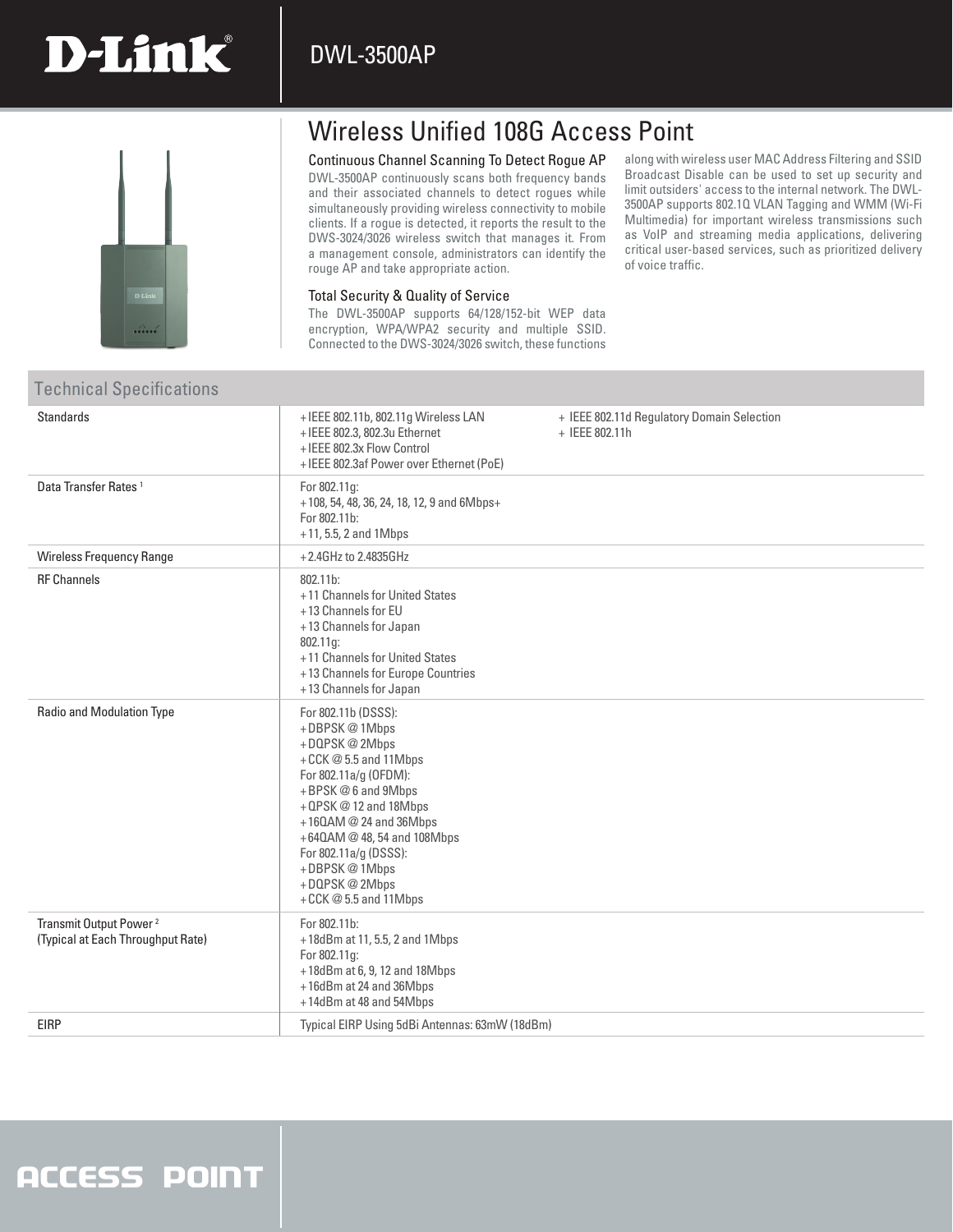

## Wireless Unified 108G Access Point



| <b>Receiver Sensitivity</b>            | For 802.11b:<br>+ -83dBm at 11Mbps<br>+ -89dBm at 2Mbps<br>For 802.11g:<br>+ -87dBm at 6Mbps<br>+ -86dBm at 9Mbps<br>+ -85dBm at 12Mbps<br>+ -83dBm at 18Mbps<br>+ -80dBm at 24Mbps<br>+ -76dBm at 36Mbps<br>+ -71dBm at 48Mbps<br>+ -66dBm at 54Mbps                                                                  |  |  |
|----------------------------------------|------------------------------------------------------------------------------------------------------------------------------------------------------------------------------------------------------------------------------------------------------------------------------------------------------------------------|--|--|
| Antennas                               | Dual 5dBi Gain Detachable Dipole 2.4GHz Antennas With Reverse SMA Connectors                                                                                                                                                                                                                                           |  |  |
| <b>Ethernet Interface</b>              | 10/100BASE-TX Port With 802.3af PoE                                                                                                                                                                                                                                                                                    |  |  |
| <b>Configurable Operation Mode</b>     | <b>Access Point Only</b>                                                                                                                                                                                                                                                                                               |  |  |
| Security                               | +64/128/152-bit WEP Data Encryption<br>+MAC Address Filtering<br>+WPA/WPA2 EAP<br>+WPA/WPA2 PSK<br>$+AES$<br>$+802.11i$ -ready<br>+802.10 SSID Broadcast Enable/Disable<br>$+8$ SSID<br>+ Isolated Security for Each SSID (Different Security Setting for Each SSID)<br>+ Station Isolation<br>+IEEE 802.1X Supplicant |  |  |
| Supported Management Methods/Protocols | + Uses Protocols Supported in DWS-3024/3026 Unified Switches<br>+HTTP/HTTPS<br>$+$ SSH<br>+ Syslog<br>+Telnet                                                                                                                                                                                                          |  |  |
| Diagnostic LEDs                        | +Power<br>$+$ LAN<br>$+$ WLAN                                                                                                                                                                                                                                                                                          |  |  |
| Power                                  | + Operating Voltage: 48VDC +/- 10% for PoE<br>+ Power Supply: Through 48VDC, 0.4A External Power Adapter<br>+ Power Consumption: Max.7W without POE Max.8.5W with POE                                                                                                                                                  |  |  |
| <b>Dimensions</b>                      | 277.7 mm (L) x 155 mm (W) x 45 mm (H)<br>(10.93 x 6.10 x 1.77 inches)                                                                                                                                                                                                                                                  |  |  |
| Weight                                 | 603.28grams(1.33lbs)                                                                                                                                                                                                                                                                                                   |  |  |
| Temperature                            | + Operating Temperature: 0° to 40° C (32° to 104° F)<br>+ Storage Temperature: -20° to 65° C (-4° to 149° F)                                                                                                                                                                                                           |  |  |
| Humidity                               | + Operating Humidity: 10% to 90% (Non-Condensing)<br>+ Storage Humidity: 5% to 95% (Non-Condensing)                                                                                                                                                                                                                    |  |  |
| Certification                          | +FCC Class B<br>$+ CE$<br>$+C$ -Tick<br>$+$ VCCI<br>$+TELEC$<br>$+UL$<br>+Wi-Fi<br>$+$ ICES-003<br>$+$ En60601-1-2                                                                                                                                                                                                     |  |  |